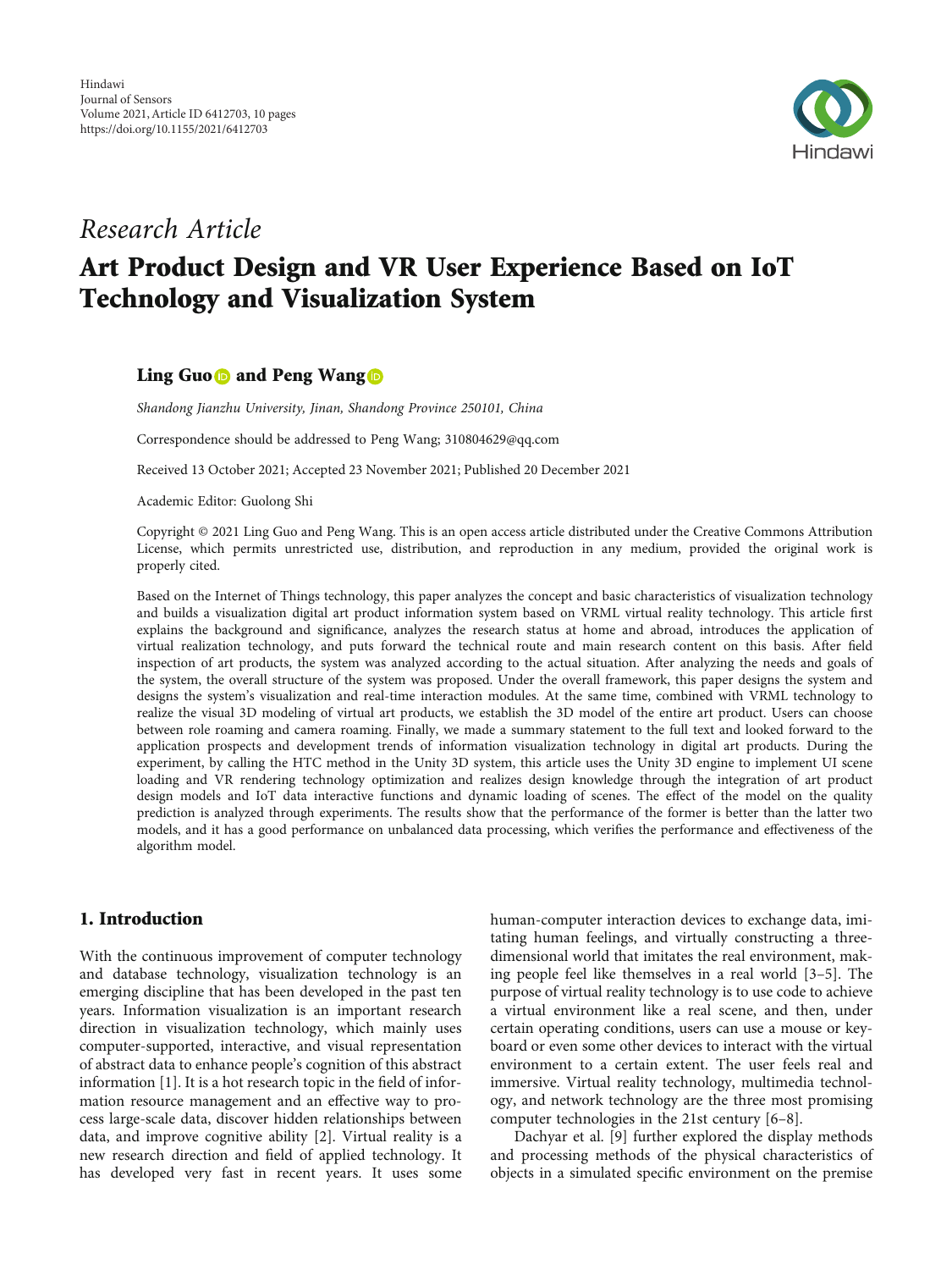of conducting research on the most basic knowledge. In terms of artistic simulation, virtual reality also plays an irreplaceable role. The art simulation system is not like a normal virtual technology, but a tour mode. The second is a simulation system that can guide the production process in a real sense. Therefore, it must combine the needs of users and develop a logic to form a complete simulation system. Chen and Yang [\[10\]](#page-9-0) proposed another 3D model reconstruction based on laser scanning. 3D laser scanning can quickly and on a large scale collect the spatial position of the point cloud to obtain the 3D coordinates of the target surface. Threedimensional laser scanning provides a new technical method. In the field of graphics and computer vision, obtaining a three-dimensional model of a target is a challenging problem and has become an important research topic. Yang et al. [[11\]](#page-9-0) proposed a laser scanning method for space targets. When modeling, after obtaining the depth data, the image is obtained by segmenting the image, and the image is registered to detect the relationship between the two perspectives. Finally, the triangle mesh analysis is performed on the mesh to obtain the three-dimensional surface model of the target object. Yang et al. [[12](#page-9-0)] adopted the method of volume coloring 3D reconstruction; designed and realized 3D point cloud preprocessing, point cloud noise removal, hole repair, and 3D volume reconstruction smoothing; and obtained 3D point cloud after surface reconstruction. Guo et al. [\[13](#page-9-0)] reconstruct plant leaves based on point cloud data. First, the noise points of the point cloud data obtained by the 3D scanner are removed, and the data is streamlined and preprocessed. Finally, the surface grid is optimized to achieve high-precision three-dimensional reconstruction of plant leaves [[14](#page-9-0)–[16](#page-9-0)]. Some scholars use 3D scanners to obtain leaf point cloud data. Through point cloud simplification, point cloud repair, and denoising steps, the point cloud data grid generation and optimized rendering are performed. Finally, a high-precision plant leaf reconstruction model is obtained [\[17](#page-9-0)–[19\]](#page-9-0). There are also scholars who build a systematic experiential virtual farm to provide users with services such as changing the virtual agricultural environment and design measures. Users can have a clear grasp of the growth of virtual crops and pay attention to changes in yield and quality in a timely manner. Through the establishment of a virtual grassland model, the biomass transfer situation is simulated, and the best solution is provided for grazing density and forage yield [\[20](#page-9-0)–[22\]](#page-9-0).

In order to make the virtual visual presentation effect more realistic, this article uses the virtual scene entity modeling of the Unity 3D development platform to make the virtual scene generated by Unity 3D driven by the actual external data can still meet the objective laws and subjective requirements of the real world. In terms of data analysis, the collected data is used to predict the surface quality of the lining paper composite. In view of the clutter in the data, the diversification of variable types (numerical values, text, images, audio, etc.), the integrated learning with strong data adaptability in machine learning is introduced, and the excellent performance is used. This paper designs a set of production equipment status monitoring system based on the Internet of Things, which collects

and monitors the production status data of each station equipment in the production workshop in a timely manner, and responds to various abnormal conditions in production in a timely manner, while monitoring in an intuitive manner. At the same time, this article proposes a universally applicable analysis method for product quality prediction in art production. The product quality prediction model is constructed through the XGBoost algorithm in integrated learning, and the product yield rate is predicted to improve quality control.

## 2. Art Product Design and VR User Experience Model Construction Based on IoT Technology and Visualization System

2.1. Hierarchical Distribution of IoT Technology. The Internet of Things (IoT) refers to the use of diversified information collection terminals and information collection technologies to obtain all kinds of information needed by the system and uploads these information data to the processing center through the Internet and other media for centralized analysis and finally downloads the control instructions to each terminal device to realize intelligent control. The collection technologies included in the Internet of Things include sensor technology, RFID technology, barcode scanning technology, infrared recognition technology, and GPS, all of which can realize the automatic identification and acquisition of information, and complete the connection and communication between things [\[23](#page-9-0)–[25](#page-9-0)]. Figure [1](#page-2-0) is the hierarchical topology of the Internet of Things technology.

As a combination of hardware, network communication, and software technology, the Internet of Things will not only use a variety of intelligent acquisition sensors as terminals but also realize information transmission between the underlying RFID, WSN technology, and other heterogeneous networks to achieve the object and the environment. Nowadays, many research and development directions are in the fields of RFID, WSN, user terminal software, and network transmission and calculation algorithms.

$$
\min \sum_{i=1}^{N} a_i + \frac{1}{2} \sum_{i=1}^{N} \sum_{j=1}^{N} a_i y_j a_j y_i k \left( x_i^2, x_j^2 \right) = 0,
$$
\n
$$
L_{(\text{emg},k)} = \sum_{f(\text{emg},k) \in A_{(\text{emg},k)}} \left( f_{(\text{emg},n)} + C_{(\text{emg},k)} \right).
$$
\n(1)

In the face of diverse signal acquisition and the complex environment of the workshop, it is planned to use a programmable controller (PLC) with a functional integrated acquisition module to set up points near each device for acquisition. Signals such as analog and digital signals can be directly connected to the PLC for signal processing and can also be transferred through the acquisition module; and a variety of serial communication instruments, due to different locations and large numbers,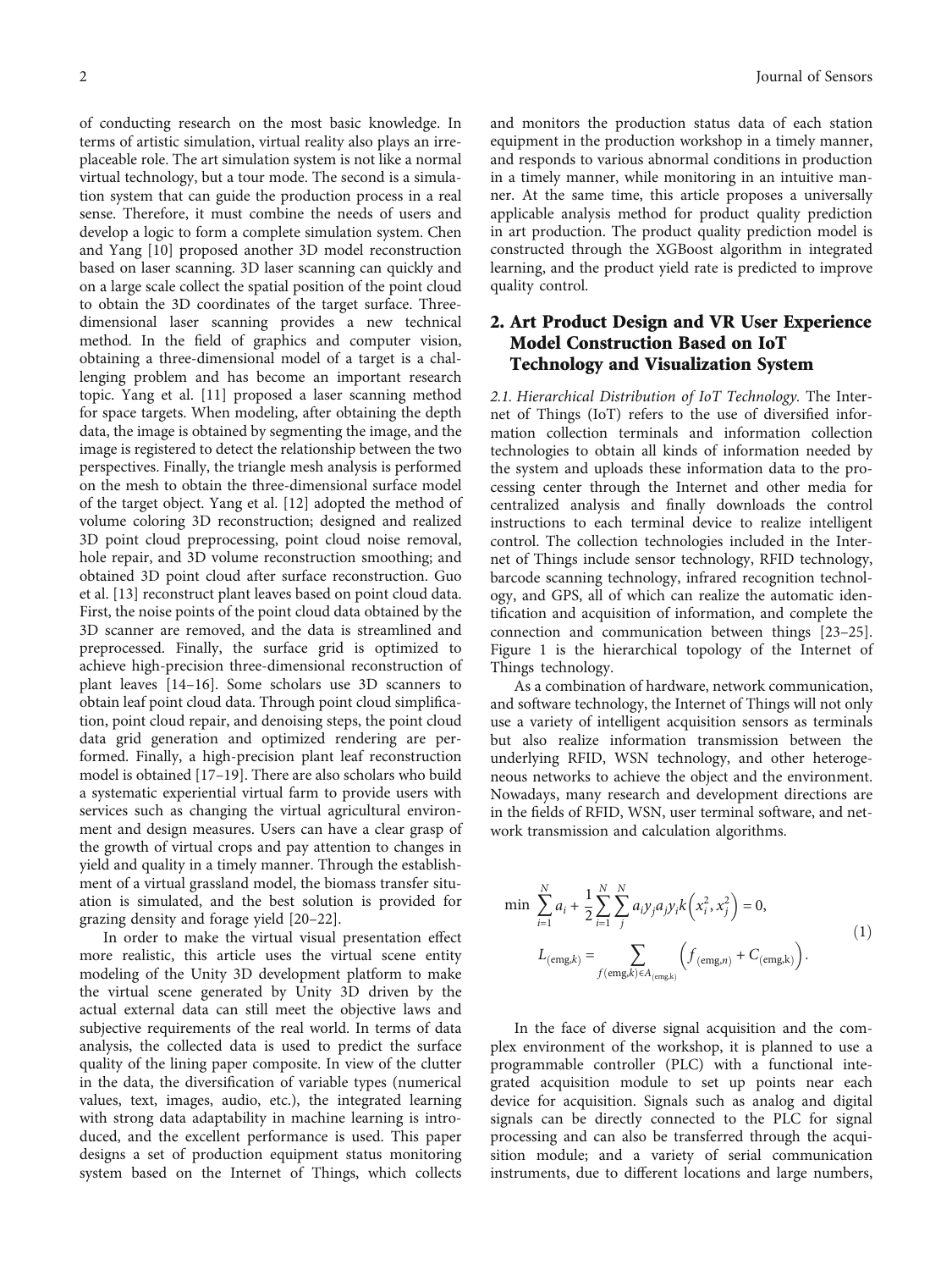<span id="page-2-0"></span>

Figure 1: Hierarchical topology of IoT technology.

adopt the RS-485 bus to the serial communication port of the PLC for comprehensive data processing.

$$
\left\{ \begin{aligned} V_{(i,f)} &= \frac{J_i^f + J_i^{f-1}}{T}, \\ V_i &= \left\{ V_{(i,i)}, \cdots, V_{(i,f)} \right\}. \end{aligned} \right.
$$
 (2)

For these sample sets, the base learner is trained and finally combined with weights. Then, we divide a data set containing *m* samples and randomly select a sample from it and merge it into the sampling set and then put the sample back, repeat *m* random sampling times in this way, and then obtain a sampling set containing *m* samples. Finally, the estimated variance is reduced through the integration of base learners.

$$
\psi(x) = \frac{f(x, d) - f(x, m)}{f(x, d) + f(m, d)},
$$
\n
$$
\chi(x) = \begin{cases}\n\exp(-\lambda L \times (1 + \lambda \times x^2)), & x \ge \chi(x), \\
0, & \chi < \chi(x).\n\end{cases}
$$
\n(3)

In order to ensure the safety and convenience of communication between the production area and the main control room, the central switch is used to connect and communicate with the subnets, and the Ethernet (TCP/ IP) is used to transmit data. The workshop subnet assigns an IP address to each device for easy identification and query by the host computer. The PLC, which is responsible for collecting and preliminary processing data, undergoes protocol conversion through Modbus gateway, converts from Modbus RTU to Modbus TCP/IP, and then connects to the switch.

$$
G(x) = \begin{cases} g(x) \times [0, x, 1], x \in X, \\ g(x) \times [x, 1, 0], x \in Y, \\ g(x) \times [1, 0, x], x \in Z. \end{cases}
$$
(4)

The configuration software is the monitoring software used in the art automation to connect the data acquisition stage and carry out the production process control and status monitoring, namely, SCADA software. As a highly integrated development platform, the configuration software provides users with flexible configuration design methods, enabling users to develop adaptable configuration interfaces and functions as needed. The software contains various module plug-ins, which can quickly and conveniently realize multiple functional requirements involved in condition monitoring. At the same time, it has a high degree of openness and supports the connection of I/O devices of different brands of hardware.

2.2. The Composition of Visual System Factors. Visualization technology refers to the theoretical method of representing data through interactive graphics or images based on computer graphics and image processing technology. It covers areas including computer graphics, image processing, computer vision, and computer-aided design. Generally, the graphical user interface and the menu are not directly related, but the fonts, icons, etc. displayed by the menu in the graphical user interface are often richer than the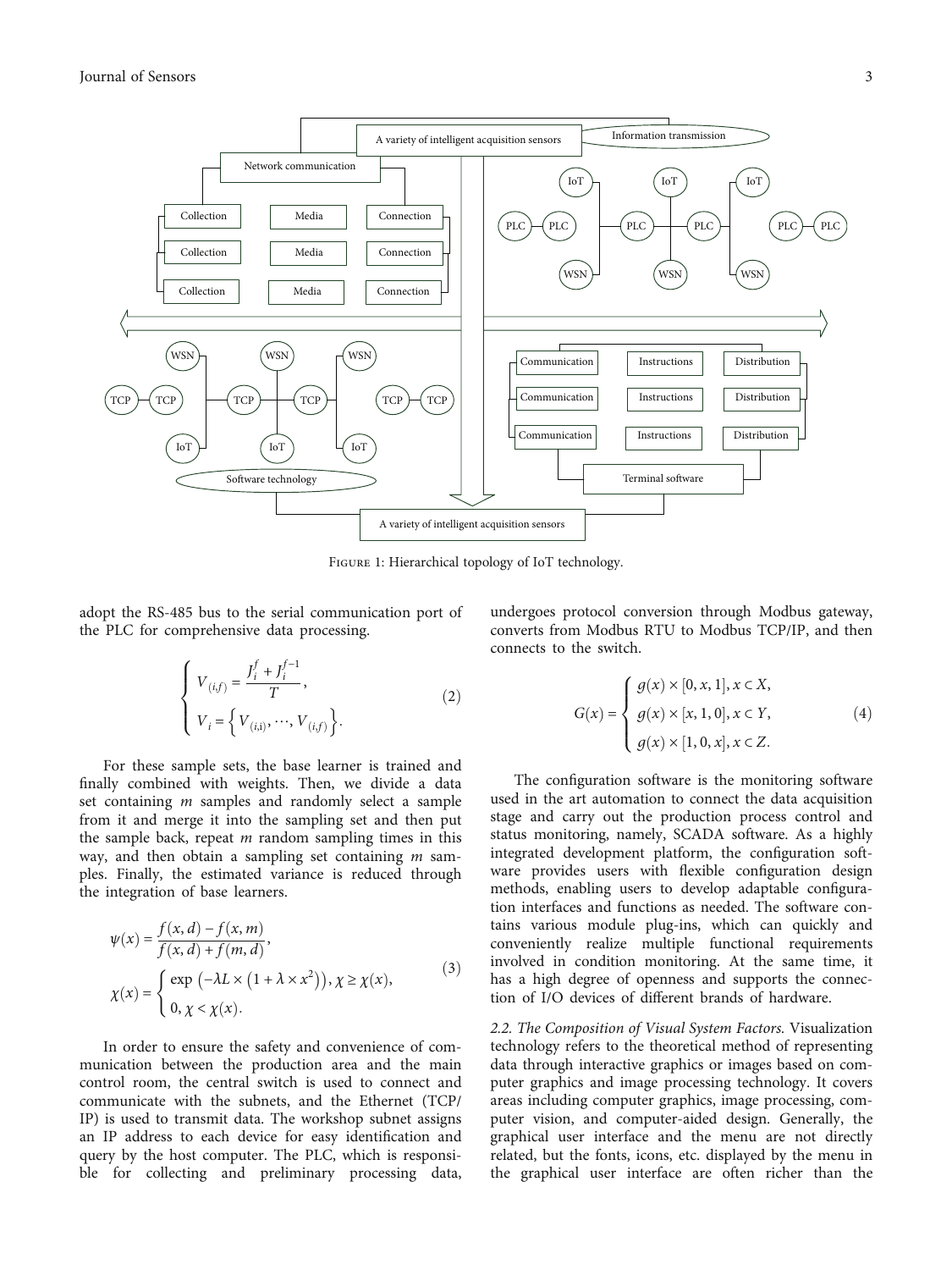character user interface. Compared with the command line operation of the character user interface, the menu operation of the graphical user interface only requires the user to select an operation description instead of typing a command, which greatly reduces the user's operation difficulty. At the same time, the graphical user interface has the characteristics of cultural and language independence, which reduces the time to search for visual objects to a certain extent. In contrast to the purely textual representation of data information, visualization technology to represent data information in the form of graphics and images can help us to better and faster discover the features and laws hidden in the data. Figure 2 is a pie chart of visual system factors. This technology fully takes into account the direct image characteristics of graphics and images and combines the characteristics of human intelligence with the powerful graphics and image processing capabilities of computers.

The point cloud obtained by 3D scanning is very dense and has a lot of redundant information. If triangulating the origin cloud data directly, the whole process will consume a lot of time and computer resources, greatly reducing the efficiency of 3D reconstruction. It is necessary to ensure that the premise is still close to the physical model, and to speed up the simplified processing and optimization of point cloud data as much as possible. The surface patch is constructed through the construct surface patch command, and the surface patch count selection is automatically estimated. After the construction is completed, you can use the position editing function and slow the surface processing of unreasonable patches and modify the parameters of the surface patch by executing the construct grid command. The smaller surface patch is finally automatically fitted into two continuous Nurbs surfaces through the fitting surface function. Usually feature engineering includes three major parts, namely, feature construction, feature extraction, and feature selection. The purpose of feature extraction or feature selection is to sort out the original data features and filter out effective features. But the difference is that feature extraction adopts the method of transforming features, using forms similar to statistical physical quantities to replace features, while feature selection is to screen out the subfeature sets with physical and statistical significance from the original feature set. Both steps can achieve feature dimensionality reduction, redundant data cleaning, etc., leaving more meaningful and effective features, and at the same time showing the importance of these features for model building.

2.3. Analysis of Art Product Design Data. Art product texture mapping is the process of mapping texture pixels in texture space to pixels in screen space. The method of texture mapping has been widely used in three-dimensional graphics, especially for drawing realistic objects. For example, if we want to draw an object, we only need to apply the real photo of the object or the image texture we made ourselves to a structure consistent with the shape of the object. At the same time, texture mapping can ensure that when the polygon is transformed, the texture on the polygon will also change. When facing a huge shape, we can use this technology to put multiple texture images on the model. At this time, we



Figure 2: The pie chart of visualized system factors.

need to use texture control technology to achieve the effect we want. On this basis, the roadway space topological relationship is established, and the method of modeling the roadway body and the roadway node separately is adopted. In order to achieve the effect of smooth transition at crossing roadways, a roadway arc interpolation processing algorithm is designed. The point cloud after noise reduction contains a lot of redundant data. The data can be simplified through unified sampling. These outliers have a common feature: they have high frequency, which will affect the later model optimization and rendering output. In order to avoid the above situation, the noise of outliers should be eliminated first. When we are faced with some complex and irregular geometry, or very large geometry, we can no longer directly put the picture on it, which will greatly reduce the authenticity of the model. This can reduce the amount of point cloud data and increase the speed of data analysis and modeling. It is best to check boundary when sampling to avoid loss of point cloud surface features during the sampling process, which will affect the modeling accuracy. When facing a responsible shape, we can also use this technology to zoom in and rotate the texture image. Figure [3](#page-4-0) is the design framework of art products.

According to the spatial distribution of noise points in the point cloud, noise points can be divided into the following two types according to different states: the first is discrete points, which, as the name suggests, are scattered points far away from the main body of the point cloud. Finally, a polygon mesh is created through point cloud data encapsulation, and a new object is created in the model manager, which refers to data whose frequency of data changes is small or basically unchanged. The collection frequency for this type of data is low, or it is collected manually. The unit collection module is responsible for comprehensively collecting the production status data (operation status, spindle speed, tension, etc.) of the corresponding equipment and other parameters (power consumption, ambient temperature, and humidity) and other information, as well as preliminary data processing. Then, the unit acquisition module corresponding to each station equipment is transmitted through Modbus TCP protocol, and integrated processing is done by the central switch and connected to the upper computer server.

2.4. VR Model Weight Update. The foundation and core of virtual reality technology is virtual scene modeling technology. As the name suggests, virtual scene modeling technology is a method of building a model similar to the real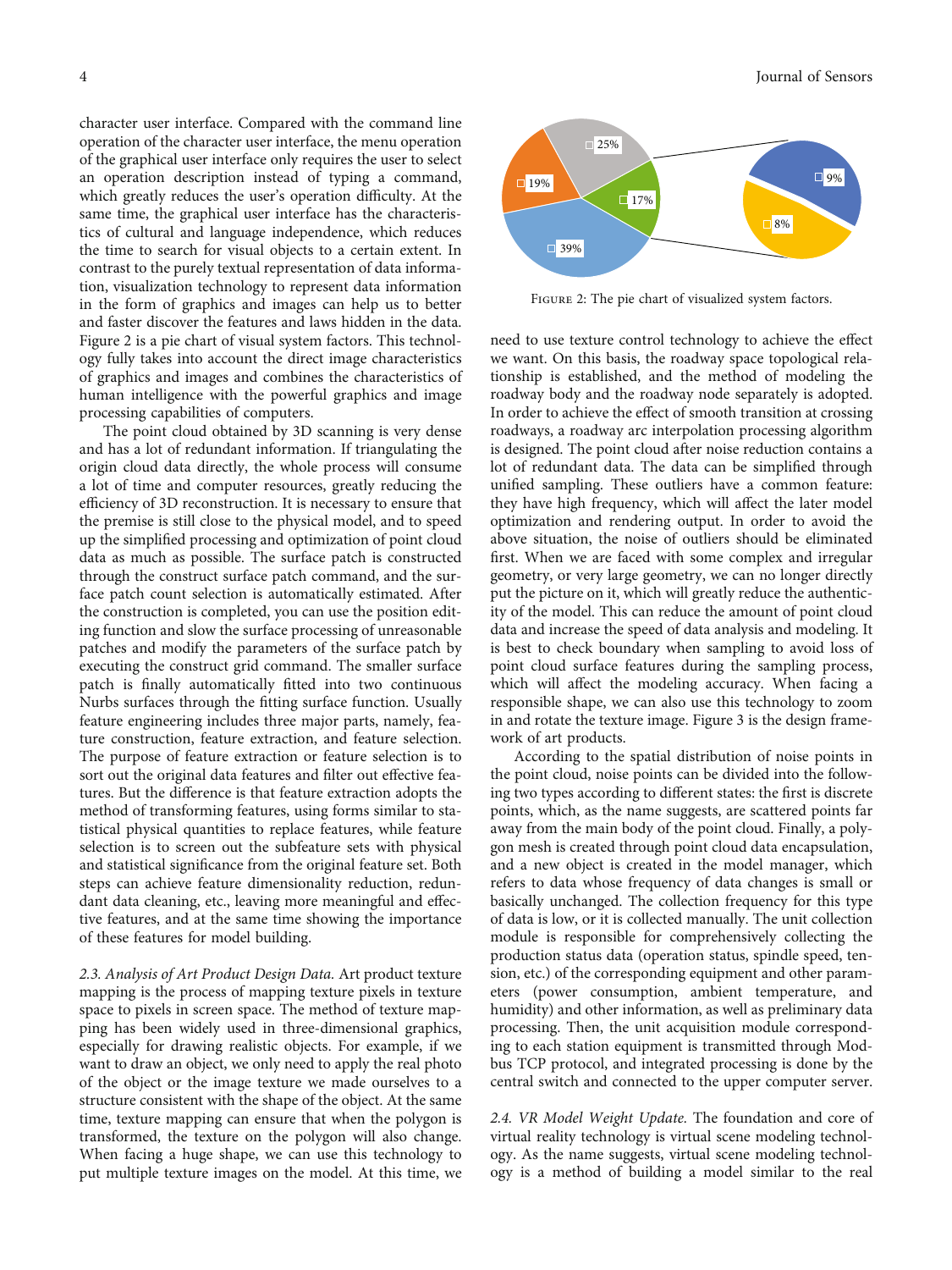<span id="page-4-0"></span>

Figure 3: Art product design framework.

world. Virtual scene modeling technology mainly includes the following three methods: modeling technology based on graphics rendering, modeling technology based on image rendering, and modeling technology based on geometric graphics and mixed image rendering. The virtual scene realized by the geometric modeling method, because it adopts the geometric method, can design the scene relatively freely; of course, it can also realize the scene imagined by the developer. This layer includes local area network, mobile communication network, and Internet and is responsible for data access and network transmission. Data access completes the networking control and information collection of the information of the end nodes of the application and realizes the Internet of Things through various communication networks and the transmission network formed by the Internet of Things, such as the network provided by the mobile operator, or the Internet. The function of the transport layer is mainly undertaken by the sensor network, which is a network constructed by a large number of different types of sensor nodes. Image-based modeling and rendering technology completely abandons the previous rendering method of modeling first and then determining the light source; compared with modeling technology based on graphics rendering, this method does not need to establish a lighting model and a scene geometric model, and it does not need to be complicated, which reduce the difficulty of virtual scene modeling to a certain extent.

In animation 3ds max modeling, it mainly involves several aspects of polygon, subdivision, and spline curve modeling. During the animation modeling process, materials need to be used for lighting analysis, etc., and attention should be paid to avoid surface problems in the process of triangular mesh modeling. Figure [4](#page-5-0) is the texture mapping value of the 3D modeling of the Internet of Things. Due to the large defects in the scan results of some plants, there is no way to repair them later and then update them in 3ds max (2018 version) or MAYA. The modules of the entire system are composed of two parts: a visualization module and a realtime interaction module. The visual design is divided into virtual art product structure design and modeling method design. Interactive design is divided into roaming design and art product library retrieval and navigation design. The roaming design is divided into three modules: animation display design, character roaming design, and camera roaming design. Therefore, the system can be divided into seven small modules, including virtual art product structure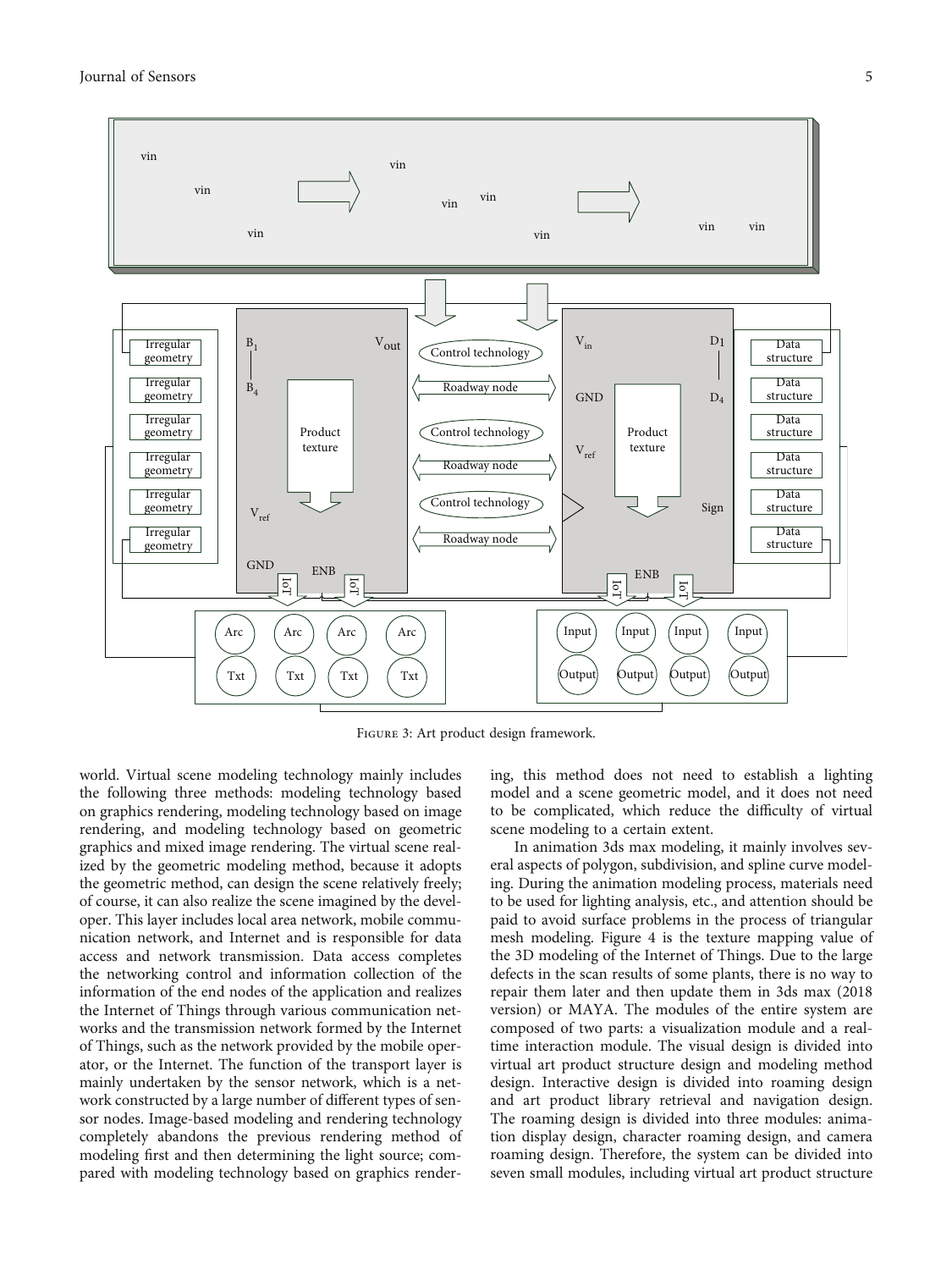<span id="page-5-0"></span>

FIGURE 4: 3D modeling texture mapping value of the Internet of Things.

design, modeling method design, animation display design, character roaming design, camera roaming design, art product retrieval and navigation design, and background information update management design. Based on such a platform, the two parts are perfectly integrated. In the 3D modeling of virtual art products, it is divided into the 3D model and image technology. In the realization of the interactive module, the interactive function of the visual art product involves the integration of basic technology with other modules. The realization of the function is based on collision detection, simple interaction in VRML, script editing interface SAI, EAI interaction, and the interaction between Java-Script and VRML.

#### 3. Results and Analysis

3.1. Data Collection of IoT Technology. The data acquisition system of the Internet of Things technology adopts the communication mode. The Modbus protocol is a message transmission protocol on the 7th application layer of the network system. As a standard communication protocol in the art field, it can connect different types of buses (star, ring, etc.) and network devices and provide them with a client/server. The data communication mode of Modbus protocol is Master/Slave. The master sends a data request through serial commands. After receiving the request and matching successfully, the slave sends a response to the master to respond to the request. The master station can directly modify the data of the slave station by sending instructions to realize two-way reading and writing. Secondly, software for collecting shutdown events based on .NET is designed, which cooperates with a data collection node to realize data collection for warp knitting machine shutdown events. Through this protocol, serial communication can be achieved between the art equipment and the controller. Figure [5](#page-6-0) shows the data serial communication rate of the Internet of Things technology.

It can be seen that as the threshold increases, the number of point clouds after restoration becomes less and less, the threshold increases from 10 to 80, the number of remaining point clouds decreases, and the number of point clouds decreases by 86.53%, correspondingly. The thresholds are 10 and 80, respectively, and the time reduction is only 34.57%. Through the above processing, a simplified point cloud model can be obtained. The obtained streamlined point cloud model is imported to execute the precise surface command to enter the surface editing state, and the contour detection command is executed. The detection area is calculated by setting the curvature sensitivity and the minimum sensitivity partition. The editing command can be used to edit the detection and then extract the contour line to generate; you can also automatically generate the contour by detecting the curvature method, but the continuous surface object is automatically detected, the patch segmentation model is difficult to meet the requirements, and the contour editing process needs to be further carried out. The threedimensional visual monitoring system integrates monitoring systems such as production monitoring systems, video monitoring systems, and personnel positioning systems. Each monitoring subsystem integrates broadband wireless technology and sensor technology, dynamically and real-time acquisition of underground information and data. The original data uploaded to each subsystem is filtered, analyzed, and sent to the spatial database server through information neural network integration. The integrated system performs data processing and sends early warning, decision-making information, and solutions.

3.2. Art Product Design Model Simulation. This article refers to the human-computer interaction interface (HMI) in the art control field and selects configuration software as the development platform for secondary development. Configuration software generally includes two basic parts, usually the upper computer/lower computer structure (also called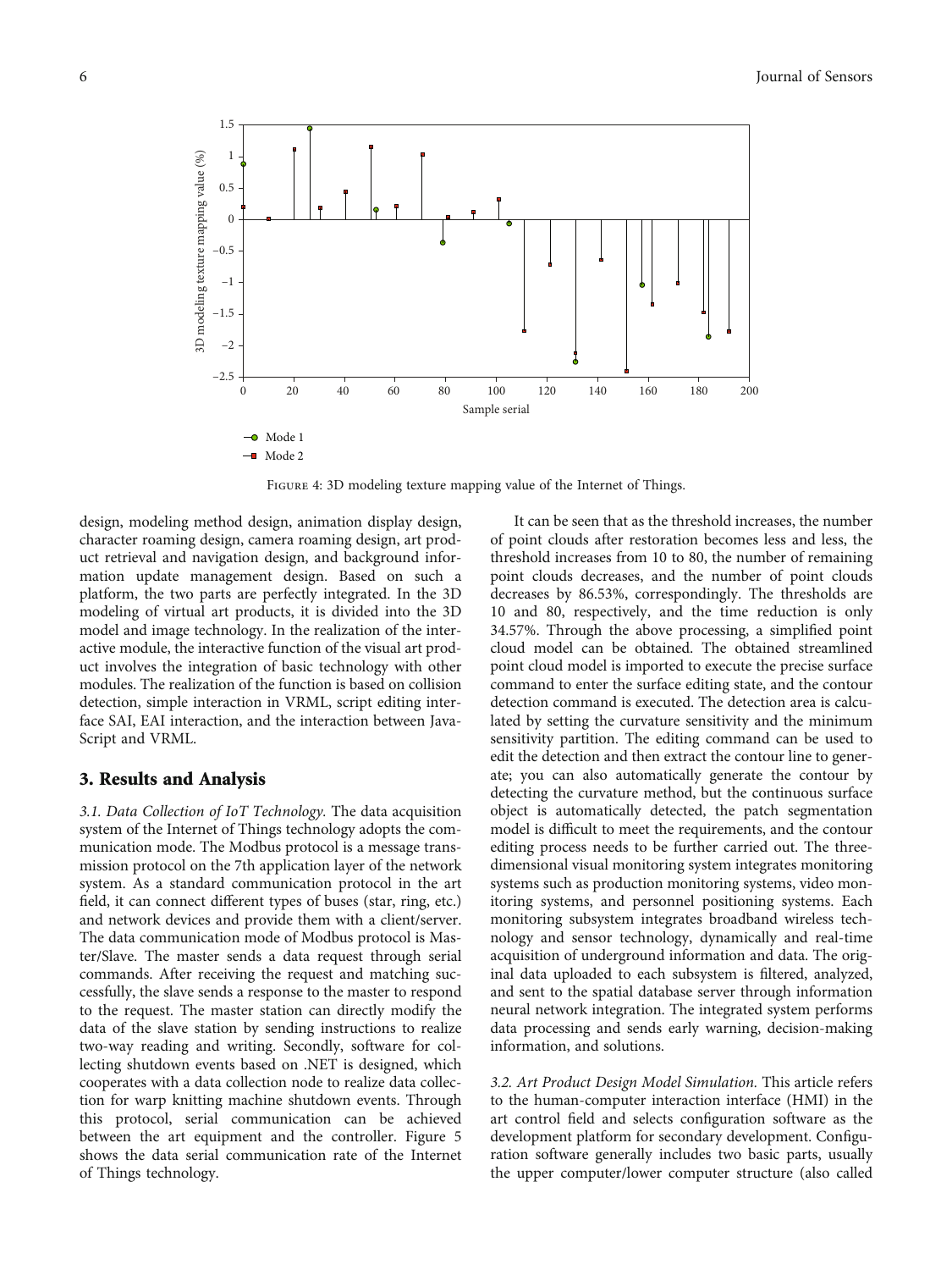<span id="page-6-0"></span>

Figure 5: Serial communication rate of IoT technology data.

C/S structure, namely, client/server), the upper computer and the server as the main control unit, and HMI is the server side. In the HMI part, functions such as data display, equipment operation, historical data recording and query, report generation and printing, operation log recording and query, and alarm information display and query are completed. After simplifying the point cloud data, it is found that there are still two major problems of inadequate detail processing and point cloud noise. For this situation, the noise in the 3D point cloud data needs to be finely processed to eliminate outlier noise. For points that are difficult to distinguish and inconvenient to manually select, the isolation points and external noise reduction functions can be removed through Geomagic Studio software. In addition, the deviation can be automatically calculated after filtering by the model software. Then, we eliminate other confounding points fused with the correct point cloud, based on the literature as the premise, based on bilateral filtering and trilateral filtering, through the use of normal vector correction to eliminate small-scale noise, so that the depth data is converted into a grayscale image. The secondary bilateral filtering is then converted to depth data, which removes noise while retaining the integrity of the edge data. Figure [6](#page-7-0) is the noise curve of the 3D point cloud data of the Internet of Things.

We input the generated file of VisualSFM, Meshlab can create a clean, high-resolution mesh containing texture through a series of operations and automatically calculate UV mapping and create texture image. By deleting the selected noise area, rebuilding the meshed surface, a closed model is generated, and the manifold edge is repaired to realize the visualization of the wheat ear shape. After completing the extraction of the dense and scattered point cloud data, the point cloud fitting is completed with the help of Geomagic software. The point cloud data does not need to be imported multiple times, just once. After receiving the data in the background and performing the unpacking, parsing, and storage procedures, it informs the front desk through the "server push" module. For asset management data, the data storage uses the Mediawiki service, and each device generates a separate wiki page. For the asset information query function, it requests the API interface of Mediawiki to obtain the asset detailed information in XML form, and the background program uses the SAX method to parse the obtained XML data. Table [1](#page-7-0) is the analysis of XML data of the Internet of Things.

We record the actual total output and the planned completion ratio data on the monitoring and management software interface at regular intervals, record the current cloth length displayed on the industrial computer of the warp knitting machine, and calculate the planned completion ratio based on the planned output. In the actual application process of the system, we record the start time, end time, and the reason of a warp knitting machine shutdown and then compare with the data in the shutdown event record table in the workshop production database to analyze the accuracy of the data. In addition, we test whether the system will increase the authority to enter the reason for the shutdown by sending a short message prompt when the shutdown time exceeds 30 minutes. The message queue is used to realize the synchronization and communication between tasks, and the data acquisition program and data transmission program are analyzed and designed. The total output data displayed by the system and the current cloth length of the industrial computer increase over time. In each time period, the output displayed by the system is the same as the increase in the current cloth length of the industrial computer, indicating that the output data collected by the system is basically synchronized with the data of the industrial computer of the warp knitting machine. At the same time, the planned completion ratio of the system is also consistent with that of the industrial computer. The test result shows that the output data of the system has high real-time performance, which meets the needs of users.

3.3. Analysis of Experimental Results. In terms of hardware, it mainly includes data acquisition equipment, information transmission network, data storage and management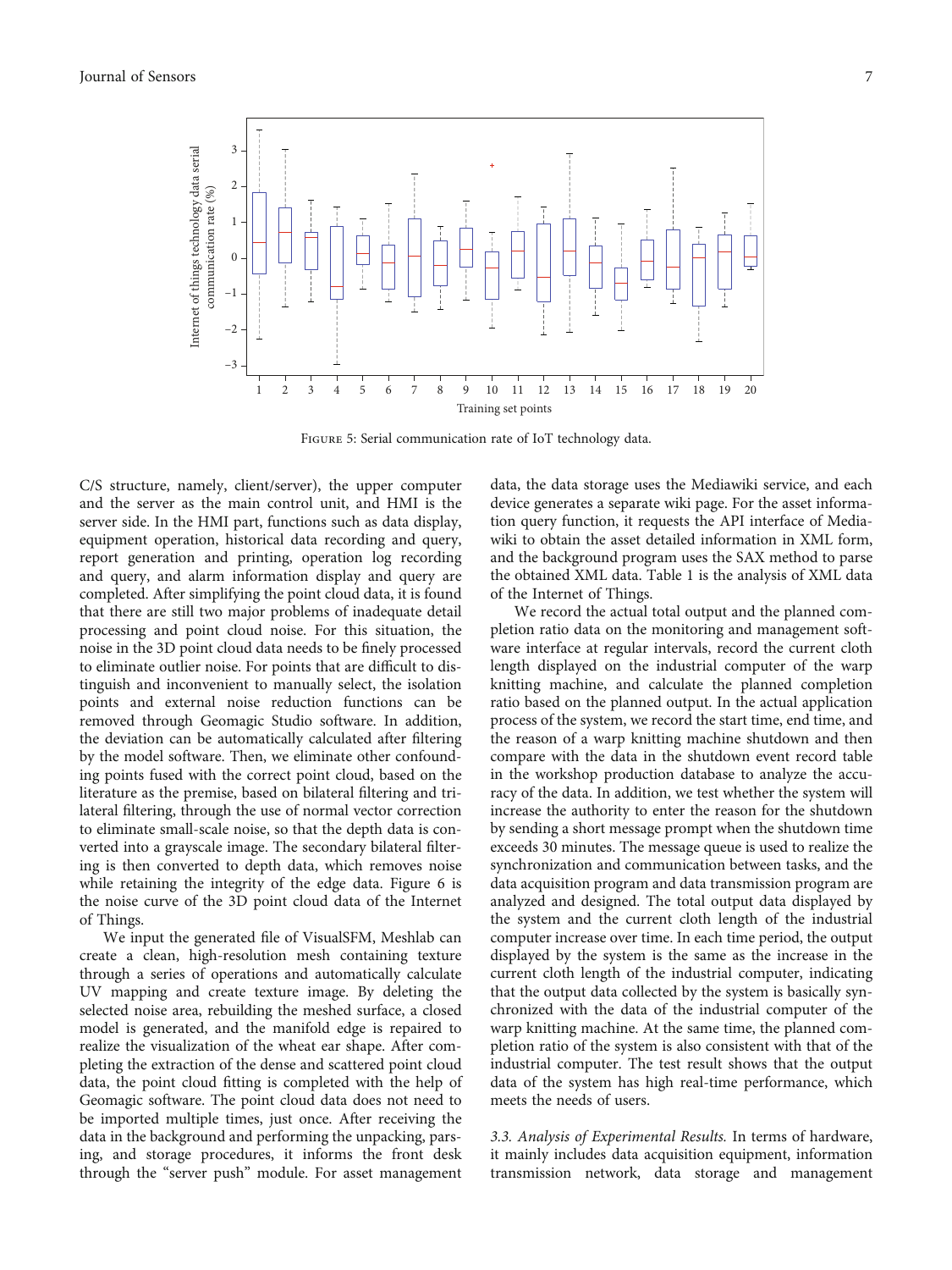<span id="page-7-0"></span>

Figure 6: Noise curve of 3D point cloud data of Internet of Things.

TABLE 1: XML data analysis of the Internet of Things.

| Index number | Name             | Weight | Defaults |
|--------------|------------------|--------|----------|
|              | max_delta_step   | 0.21   | $0-1.2$  |
|              | colsample_bytree | 0.37   | 5        |
|              | min_child_weight | 0.11   | 1-5      |
|              | Subsample        | 0.09   | $0 - 8$  |
|              | Lambda           | 0.22   |          |

equipment, and data acquisition driver, for the front-end monitoring interface of CNC machine tool communication module, industrial control host computer, OPC service, and DNC software system at the production workshop site. The existing LAN in the workshop was used to extend the network to monitoring nodes such as equipment and workstations to form a data collection method for different interfaces and realize the data integration of equipment operating parameters of different manufacturers. In terms of software, Unity 3D is used as a virtual reality development platform to realize the creation of a three-dimensional virtual workshop, C group is used as the development language of the system, and the B/S structure (Browser/Server) is used as the system architecture. Introducing the idea of SPC into the intelligent monitoring of the status information of the production workshop and analyzing the stability of the equipment status during the production process can provide a certain reference for the equipment management of the production workshop. Figure [7](#page-8-0) is the detection of the Internet of Things information transmission network.

When the user enters the time range that needs to be queried on the client, the intelligent monitoring system of the production workshop will call the Web Service provided by the MES system and send the query time range to the MES system in the form of XML. The efficiency of equipment affects the production efficiency of the workshop. Therefore, it is necessary to monitor and analyze the efficiency of the equipment to improve the production efficiency of the workshop and reduce the production cost. There are many ways to analyze equipment effectiveness. The most common method currently used is to analyze

overall equipment effectiveness (OEE). After receiving the request, the MES system queries the database according to the time range and returns the query results in the form of XML. Due to the limited processing capacity of the acquisition I/O station, the data published to the message agent does not have a time stamp attribute. Therefore, after subscribing to the temperature and humidity data in the background of the system, the first thing to do is to add a time stamp label to the data. The intelligent monitoring system of the production workshop parses the returned results and displays them on the web page. There is no abnormality in the mean-standard deviation control chart, indicating that the equipment state is under statistical control.

Figure [8](#page-8-0) is the accuracy rate of the information parameter analysis of the Internet of Things. After the data is accessed by the background, after parsing, unpacking, and storage, the server push module pushes the pushlet message to notify the front desk of the updated data type and room. The front desk parses the parameters in the pushlet message to know the page and function that should be updated. By calling the predefined interface, the corresponding data can be obtained from the back-end database, and the data can be displayed on the interface using visual components. The creation of the 3D virtual workshop achieves the static consistency with the real production vehicle. In order to achieve dynamic consistency with the real production workshop, it is necessary to introduce real-time data into the virtual environment and drive the data of the three-dimensional model, so that the three-dimensional virtual workshop and the real production workshop can be dynamically mapped. First, the target is determined according to the actual needs and production process; secondly, the characteristics of the collected data are analyzed, and preprocessing such as cleaning is completed to improve the data. Each submonitoring system has many types and complex methods. Interface design should be used to realize seamless connection and data interaction between the sub-system and the art product spatial database server through the interface design and the operation law and cycle of each subbusiness system. The business data is synchronized to the space server, and the functions of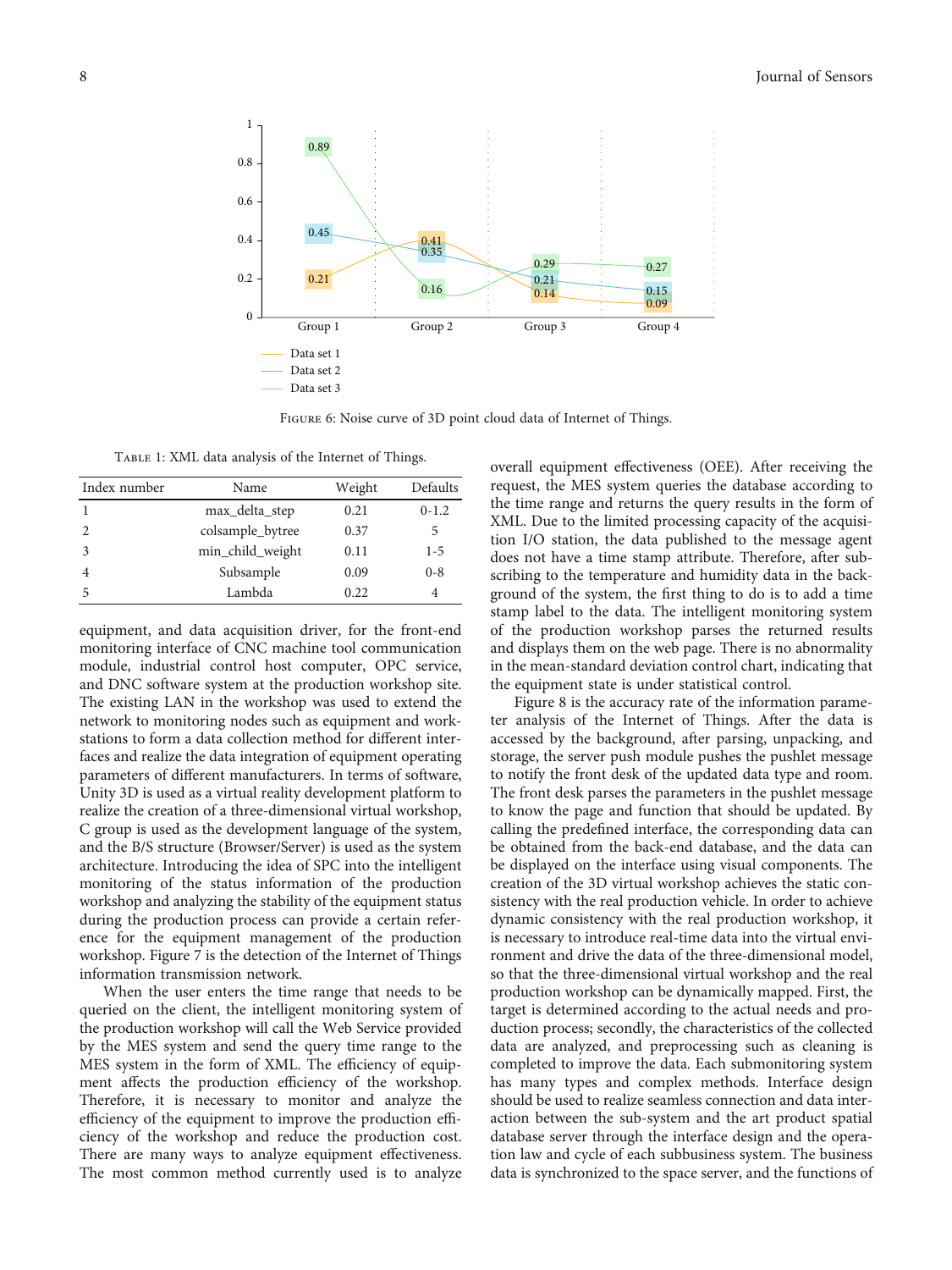<span id="page-8-0"></span>

FIGURE 7: Internet of Things information transmission network detection.



FIGURE 8: The accuracy of the analysis of the information parameters of the Internet of Things.

statistical analysis and display are realized in the 3D monitoring system of art products. Database connection, Json format data, Web Service, and other multitechnology combination methods can be used to establish a data interaction interface between each business subsystem and the art product spatial database. Through the data access to the subsystem, the output and equipment of the art product can be achieved.

#### 4. Conclusion

This subject takes the creation of 3D shapes of art products and the creation of virtual scenes for Internet of Things design and immersive interactive roaming applications as the research goals. Based on the 3D point cloud modeling of art products and the analysis of the growth scene structure, the 3D point cloud data is used to reconstruct different design measures; in terms of modeling of the VR environment, the existing 3D modeling software has insufficient performance capabilities. It is proposed to use a 3D laser

scanner to obtain a point cloud model combined with the Unity 3D engine. At the same time, using the interaction of art product design knowledge and IoT meteorological data, the dynamic loading principle and interaction trigger of data-driven and art product design knowledge are explained, and the models appearing in the scene creation process are explained. Rendering optimization has been done for display issues. In order to solve the dependence of traditional human-computer interaction on the mouse and keyboard, this article uses somatosensory interaction instead of traditional human-computer interaction and uses the combination of virtual handle and Unity engine to achieve interaction with the virtual scene; finally, in order to further enhance the immersive roaming effect, the roaming vision is synchronized with the rotation of the human head (developed by steam VR software) to realize the full-scale immersive roaming of the human body in the three-dimensional scene. Through the use of point cloud data denoising, streamlining, higher-quality reconstructions can be achieved and more realistic visualization effects can be obtained.